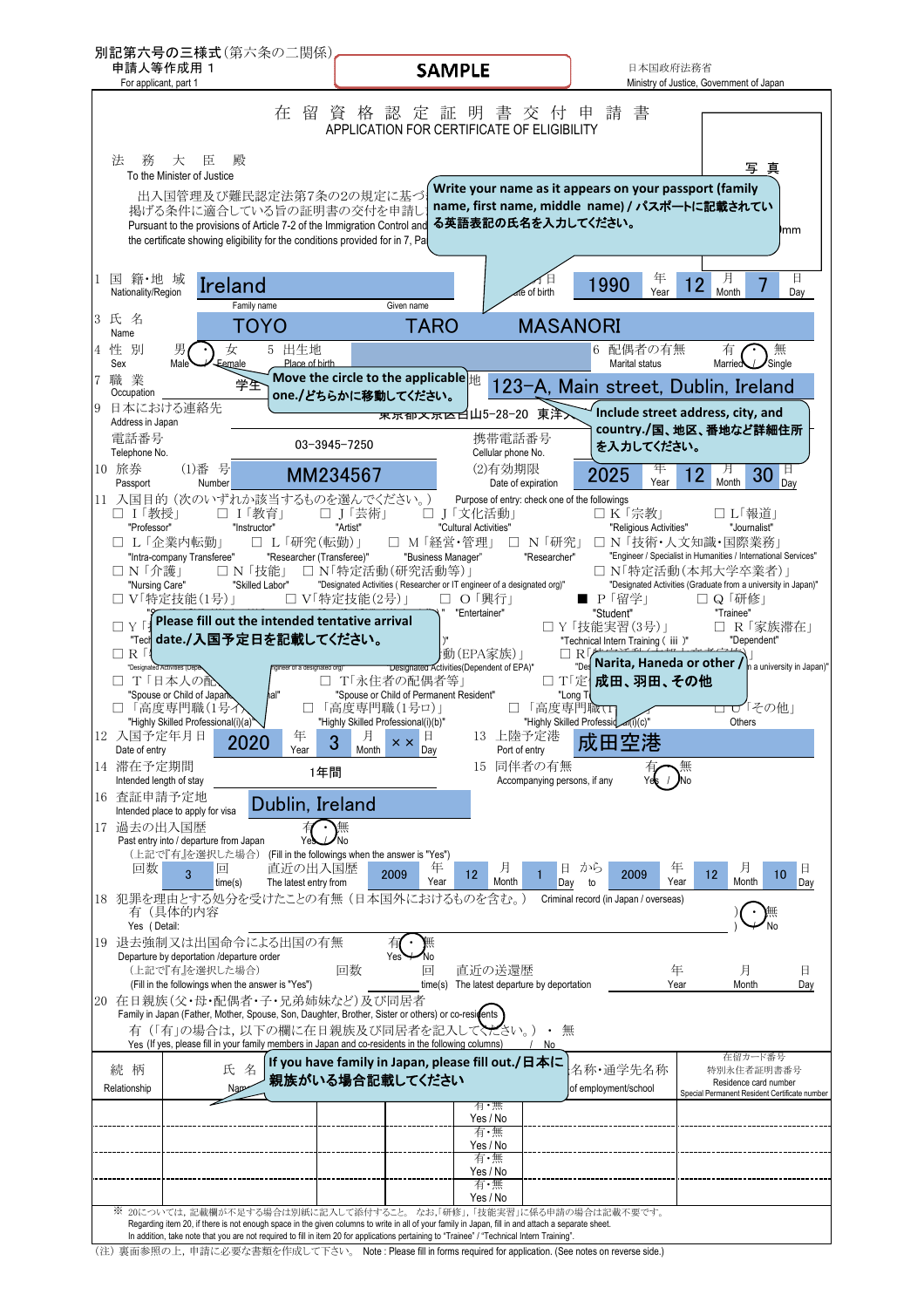| 申請人等作成用 2<br>P(「留学」)                                                                                                                                                                                       | 在留資格認定証明書用                                                                          |
|------------------------------------------------------------------------------------------------------------------------------------------------------------------------------------------------------------|-------------------------------------------------------------------------------------|
| For applicant, part 2 P ("Student")<br>21 通学先 Place of study                                                                                                                                               | For certificate of eligibility                                                      |
| (1)名 称                                                                                                                                                                                                     |                                                                                     |
| Name of sch<br>Do not fill out these questions. /この項目は入力不要<br>(2)所在地                                                                                                                                       |                                                                                     |
| Address                                                                                                                                                                                                    |                                                                                     |
| 22 修学年数 (小学校~最終学歴)                                                                                                                                                                                         | 年<br>Years                                                                          |
| Total period of education (from elementary school to last institution of education)<br>23 最終学歴 (又は在学中の学校)<br>Education (last school or institution) or present school                                      |                                                                                     |
| ■ 在学中<br>□ 休学中<br>(1)在籍状況<br>□ 卒業                                                                                                                                                                          | □ 中退                                                                                |
| Registered enrollment<br>Graduated<br>In school<br>Temporary absence<br>口 大学院 (修士)<br>□ 短期大学<br>■ 大学院(博士)<br>口 大学                                                                                          | Withdrawal<br>□ 専門学校                                                                |
| Bachelor<br>Doctor<br>Master<br>Junior college                                                                                                                                                             | College of technology                                                               |
| □ 高等学校<br>□ 中学校<br>□ 小学校<br>□ その他 (<br>Senior high school<br>Junior high school<br>Elementary school<br>Others                                                                                             |                                                                                     |
| (3)卒業又は卒業見込み年月<br>(2)学校名<br>Date of graduation or expected graduation<br>Name of the school                                                                                                                | 年<br>月<br>Month<br>Year                                                             |
| 24 日本語能力 (専修学校又は各種学校において日本語教育以外の教育を受ける場合に記入)                                                                                                                                                               |                                                                                     |
| Japanese language ability (Fill in the followings when the applicant plans to study at advanced vocational school or vocational school<br>(except Japanese language))                                      |                                                                                     |
| □ 試験による証明<br>Proof based on a Japanese language test                                                                                                                                                       |                                                                                     |
| (2)級又は点数<br>$(1)$ 試験名 Name of the test                                                                                                                                                                     | Attained level or score                                                             |
| N <sub>2</sub><br>Japanese Language Proficiency Test                                                                                                                                                       |                                                                                     |
| □ 日本語教育を受けた教育機関及び期間 Organization and period to have received Japanese language education<br>機関名                                                                                                            |                                                                                     |
| <b>ABC</b> school<br>Organization                                                                                                                                                                          |                                                                                     |
| 期間:<br>年<br>月<br>から<br>年<br>10<br>2019<br>2017<br>Year<br>Year<br>Period from<br>Month<br>to                                                                                                               | 月<br>まで<br>$5\phantom{.0}$<br>Month                                                 |
| Please check the box for                                                                                                                                                                                   |                                                                                     |
| If the individual supporting you lives outside Japan, please select<br>the way you will pay<br>this colum and fill in the amount you will receive from your                                                |                                                                                     |
| your living expenses<br>supporter per month./ 支弁者が海外在住の場合、この項目を選択し、                                                                                                                                        | Please prepare about 120000                                                         |
| while living in Japan and<br>1か月の支弁額を入力してください。                                                                                                                                                             | yen per month to cover living<br>expenses including                                 |
| fill in the amount. (You<br>can select multiple                                                                                                                                                            | accommodation. / 住居費を含め                                                             |
| If anyone (yourself, your parents etc.) bring you money<br>colums)./日本滞在中の支                                                                                                                                | た1か月の生活費の目安は12万円程                                                                   |
| from overseas, please fill in these columns./海外から携行<br>弁方法と金額を入力してくだ<br>する場合(申請者、申請者の両親など)、この項目に入力をしてく                                                                                                     | 度です。                                                                                |
| さい(複数選択可です)。<br>ださい。                                                                                                                                                                                       |                                                                                     |
| Method of support to pay for expenses while in Japan(fill in w th regard to living expenses, tuition and rent) * multiple answers possibe                                                                  |                                                                                     |
| (1)支弁方法及び月平均支弁額<br>Method of support and an amount of support per month (average)                                                                                                                          | If you receive money from                                                           |
| □ 在外経費支弁者負担<br>□本人負担<br>Ye <mark>1</mark><br>Self<br>Supporter living abroad                                                                                                                               | 円<br>overseas, please select this<br>120,000<br>Yen<br>colum and fill in the amount |
| 円<br>口 奨学金<br>□在日経費支弁者負担                                                                                                                                                                                   | 円<br>per month during your study                                                    |
| Yen<br>Scholarship<br>Supporter in Japan<br>□その他<br>円                                                                                                                                                      | Yen<br>period. / 在外経費支弁の場合、                                                         |
| Others<br>Yen                                                                                                                                                                                              | この項目を選択し、1か月の支弁額                                                                    |
| (2)送金・携行等の別<br>Remittances from abroad or arrying cash<br>□外国からの送金                                                                                                                                         | を入力してください。                                                                          |
| □外国からの携行<br>円<br>Carrying from abroad<br>Yen<br>Remittances from abroad                                                                                                                                    | 円<br>120,000<br>Yen                                                                 |
| ) 口 その他<br>(携行者<br>携行時期<br>Name of the individual<br>Date and time of                                                                                                                                      | 円<br>Yen<br>Others                                                                  |
| carrying cash<br>carrying cash                                                                                                                                                                             | Please fill in this space with                                                      |
| (3)経費支弁者(複数人いる場合は全てについて記入すること。)※任意様式の別紙可<br>Supporter(If there is more than one, give information on all of the supporters)*another paper may be attached, which does not have to use a prescribed format. | your supporter's information                                                        |
| ①氏 名<br>Toyo Ichiro                                                                                                                                                                                        | if you select 'Supporter living<br>abroad' or ' Supporter in                        |
| Name<br>②住 所<br>電話番号                                                                                                                                                                                       | Japan' in Q.26. / Nº26で「在外                                                          |
| 5-28-20 Hakusan Tokyo 112-8606<br>Telephone No.<br>Address                                                                                                                                                 |                                                                                     |
| 3職業 (勤務先の名称)<br>電話番号                                                                                                                                                                                       | $+81-3-0000-0000$<br>経費支弁者」もしくは「在日経費支                                               |
| Professor (EFG University)<br>Occupation (place of employment)<br>Telephone No.                                                                                                                            | 弁者」を選択した場合、この項目<br>$+81 - 3 - 0000 - 0000$<br>に必要事項を入力してください。                       |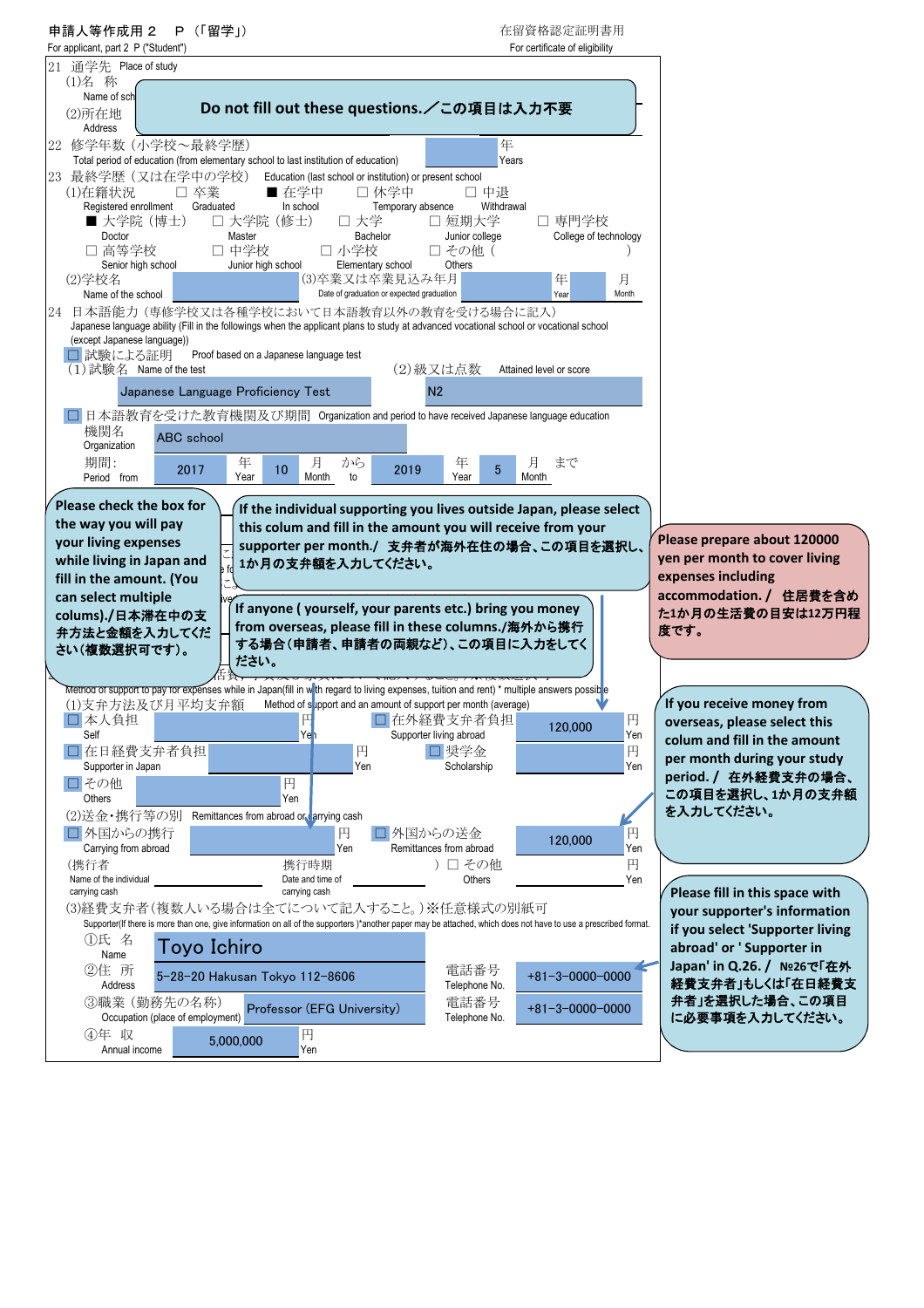| 申請人等作成用 3<br>P (「留学」)                                                                                                                                                                         | 在留資格認定証明書用                                 |
|-----------------------------------------------------------------------------------------------------------------------------------------------------------------------------------------------|--------------------------------------------|
| For applicant, part 3 P ("Student")                                                                                                                                                           | For certificate of eligibility             |
| (4)申請人との関係 (上記(1)で在外経費支弁者負担又は在日経費支弁者負担を選択した場合に記入)<br>Relationship with the applicant (Check one of the followings when your answer to the question 26(1) is supporter living abroad or Japan) |                                            |
| 口祖父<br>口祖母<br>妻<br>母<br>口夫<br>父<br>$\Box$<br>Wife<br>Father<br>Grandfather<br>Husband<br>Mother<br>Grandmother                                                                                | 養父<br>養母<br>Foster father<br>Foster mother |
| □兄弟姉妹<br>□受入教育機関<br>コ叔父 (伯父)・叔母(伯母)                                                                                                                                                           | □友人·知人                                     |
| Uncle / Aunt<br>Brother / Sister<br>Educational institution                                                                                                                                   | Friend / Acquaintance                      |
| □友人・知人の親族<br>□ 取引関係者・現地企業等職員<br>Business connection / Personnel of local enterprise<br>Relative of friend / acquaintance                                                                      |                                            |
| コその他(<br>□ 取引関係者・現地企業等職員の親族                                                                                                                                                                   |                                            |
| Relative of business connection / personnel of local enterprise<br>Others<br>(5)奨学金支給機関 (上記(1)で奨学金を選択した場合に記入)※複数選択可                                                                           |                                            |
| Organization which provide scholarship (Check one of the following when the answer to the question 26(1) is scholarship) * multiple answers possible                                          |                                            |
| 外国政府<br>日本国政府<br>口地方公共団体                                                                                                                                                                      |                                            |
| Local government<br>Foreign government<br>Japanese government                                                                                                                                 |                                            |
| 公益社団法人又は公益財団法人(                                                                                                                                                                               | その他 (                                      |
| Public interest incorporated association /<br>Public interest incorporated foundation                                                                                                         | Others                                     |
| 27<br>卒業                                                                                                                                                                                      |                                            |
|                                                                                                                                                                                               |                                            |
|                                                                                                                                                                                               |                                            |
|                                                                                                                                                                                               |                                            |
|                                                                                                                                                                                               |                                            |
|                                                                                                                                                                                               |                                            |
|                                                                                                                                                                                               |                                            |
|                                                                                                                                                                                               |                                            |
|                                                                                                                                                                                               |                                            |
|                                                                                                                                                                                               |                                            |
|                                                                                                                                                                                               |                                            |
|                                                                                                                                                                                               |                                            |
|                                                                                                                                                                                               |                                            |
|                                                                                                                                                                                               |                                            |
|                                                                                                                                                                                               |                                            |
|                                                                                                                                                                                               |                                            |
| Do not fill out these questions. /この項目は入力不要                                                                                                                                                   |                                            |
|                                                                                                                                                                                               |                                            |
|                                                                                                                                                                                               |                                            |
|                                                                                                                                                                                               |                                            |
|                                                                                                                                                                                               |                                            |
|                                                                                                                                                                                               |                                            |
|                                                                                                                                                                                               |                                            |
|                                                                                                                                                                                               |                                            |
|                                                                                                                                                                                               |                                            |
|                                                                                                                                                                                               |                                            |
|                                                                                                                                                                                               |                                            |
|                                                                                                                                                                                               |                                            |
|                                                                                                                                                                                               |                                            |
|                                                                                                                                                                                               |                                            |
|                                                                                                                                                                                               |                                            |
|                                                                                                                                                                                               |                                            |
|                                                                                                                                                                                               |                                            |
|                                                                                                                                                                                               |                                            |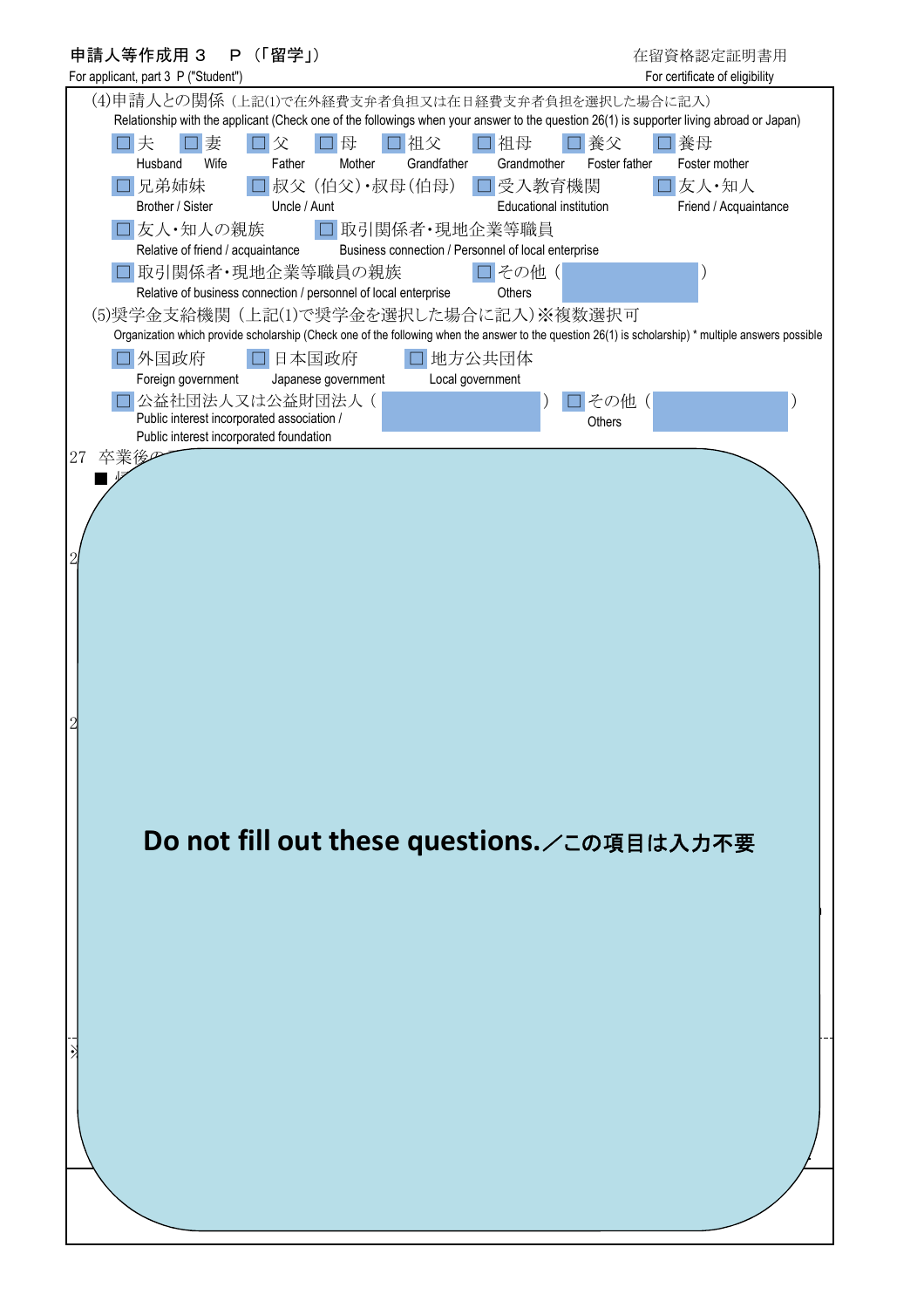